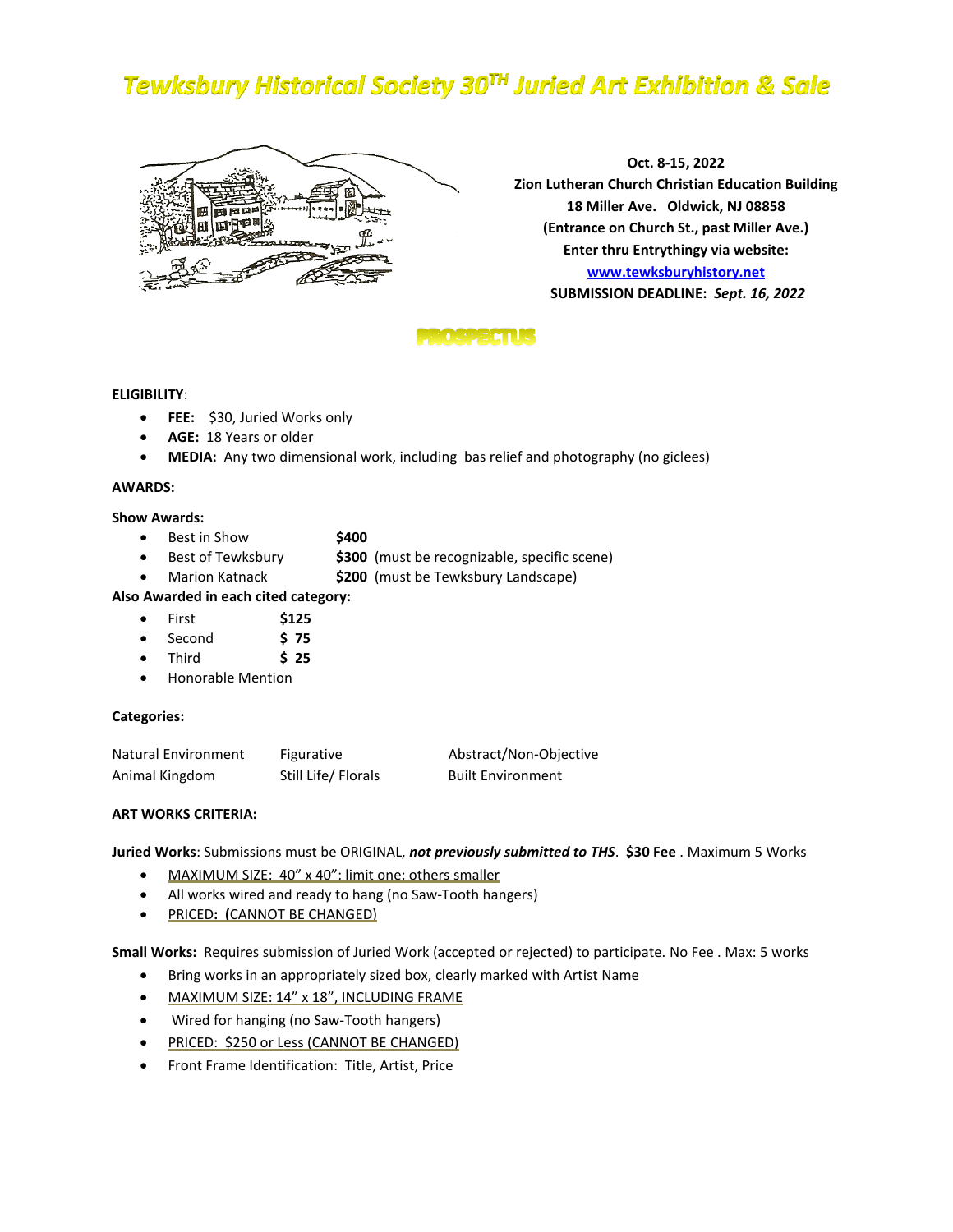**Portfolio Showcase:** Requires submission of Juried Work (accepted or rejected) to participate.

- No Fee. Max: 10 Works
- Requires Submission in Professional Floor Standing Print Rack, minimum 33" height
- MAXIMUM SIZE: NOT TO EXCEED RACK SIZE
- Front Identification: Title, Artist, PRICE (CANNOT BE CHANGED)

## **JUDGE OF SELECTION: Robert Beck**

Award winning artist (such as a finalist for Pew Fellowship, Philadelphia Sketch Club Medal for Excellence) teacher, curator, lecturer and writer Robert Beck has been featured in 31 solo gallery exhibitions, three in depth museum exhibitions and is known for his representational painting in series His focus has evolved from figure, to landscape, to genre paintings done from life and studio paintings composed from sketches and imagination . He is a member of the Salmagundi Club, the Philadelphia Sketch Club, and is a Signature member of the American Society of marine Artist. See [www.robertbeck.net](http://www.robertbeck.net/) for more info.

## **JUDGE OF AWARDS: Wendell Jeffrey**

Artist- teacher Wendell Jeffrey, with degrees from Rhode Island School of Design and University of The Arts, has had work featured in over 25 juried shows and multiple solo exhibitions. Wendells' studio practice includes painting, printmaking, and public art. Recent awards included 2022 New Jersey State Council of the Arts Individual Artist Fellowship. She is an Artist-in Residence at Guttenberg Arts.

## **RECEIVING: • Sunday, 10/2 – 1-5 PM • Monday, 10/3 – 9 AM-2 PM**

## **LIABILITY CLAUSE:**

THS and Zion Lutheran Church not liable for loss of, or damage to, Work or frame. Artist assumes responsibility.

**SALES**: **.** THS retains 30% commission on ALL sold pieces **.** Artist payment within 45 days

## **AWARDS RECEPTION-AWARDS PRESENTATION: OCT. 7, 2022, 6 - 8PM**

Artists free. Additional tickets \$30 in advance; \$35 at the door

## **EXHIBITION DATES:**

| Saturday, | $10/8$ :     | 10 AM - 6 PM |
|-----------|--------------|--------------|
| Sunday,   | $10/9$ :     | 1 PM - 5 PM  |
| Mon-Thurs | $10/10-13$ : | 12 PM - 5 PM |
| Friday,   | $10/14$ :    | 12 PM - 5 PM |
| Saturday, | $10/15$ :    | 10 AM - 3 PM |

## **SHOW CLOSES: Oct. 15**

All Juried Works remain at show until close date.

## **ARTIST PICK-UP OF ARTWORK: CLOSE DATE, 4-6 PM.** *Unclaimed works assessed \$25 per day storage fee.*

*Reminder: If you are entering Juried, Small Works and Portfolio Works-you must enter the Juried call and pay the fee 1st, then enter the other calls (no fee). There are 3 show calls for this show.* 

## **INFORMATION:**

| Andy Calamaras, Chair - 908-400-5228 |  | email: tewksburynjhistory@gmail.com |
|--------------------------------------|--|-------------------------------------|
|--------------------------------------|--|-------------------------------------|